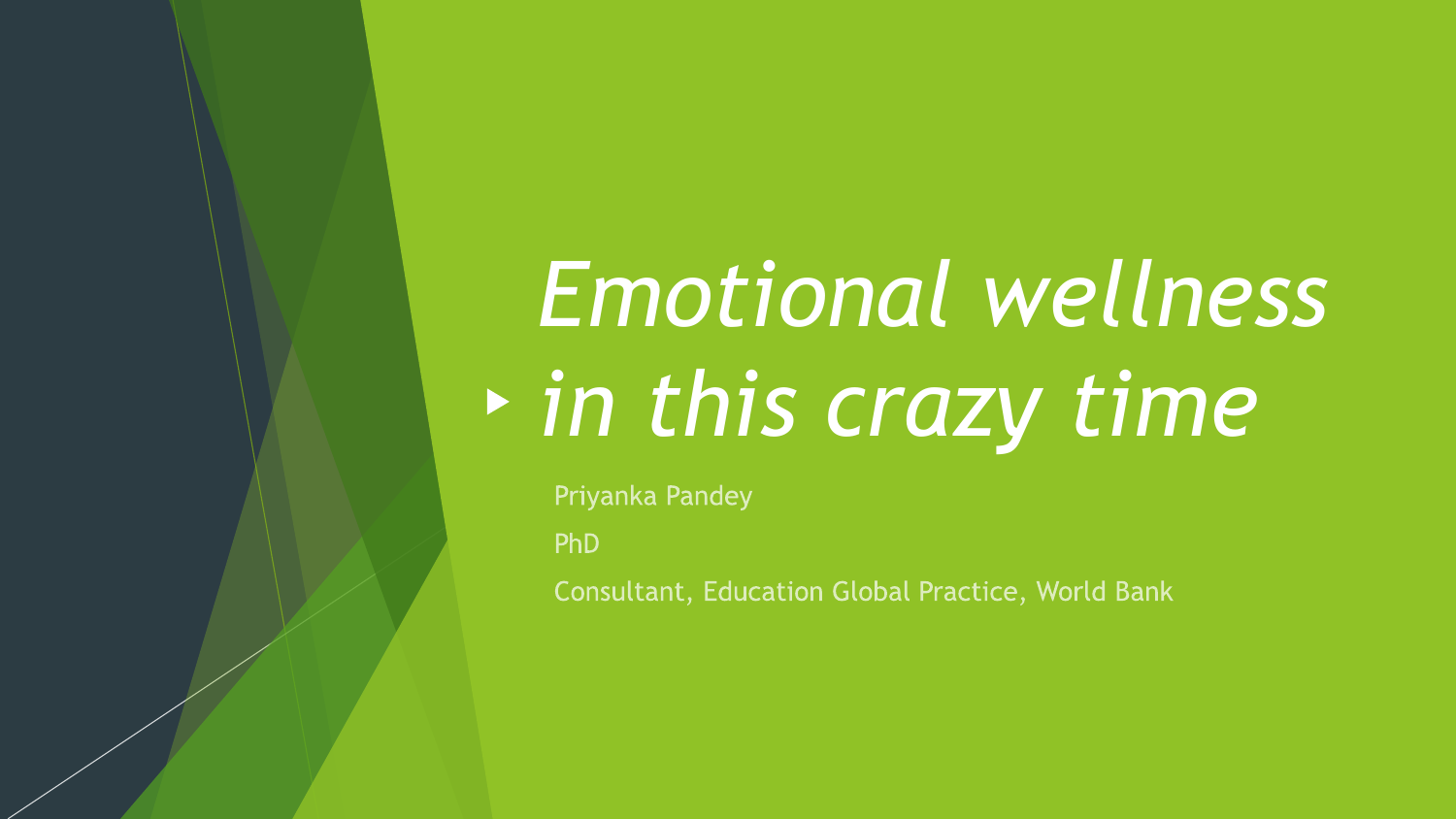### While in quarantine for physical health of our families and communities

Emotional, mental and social health needs are also critical

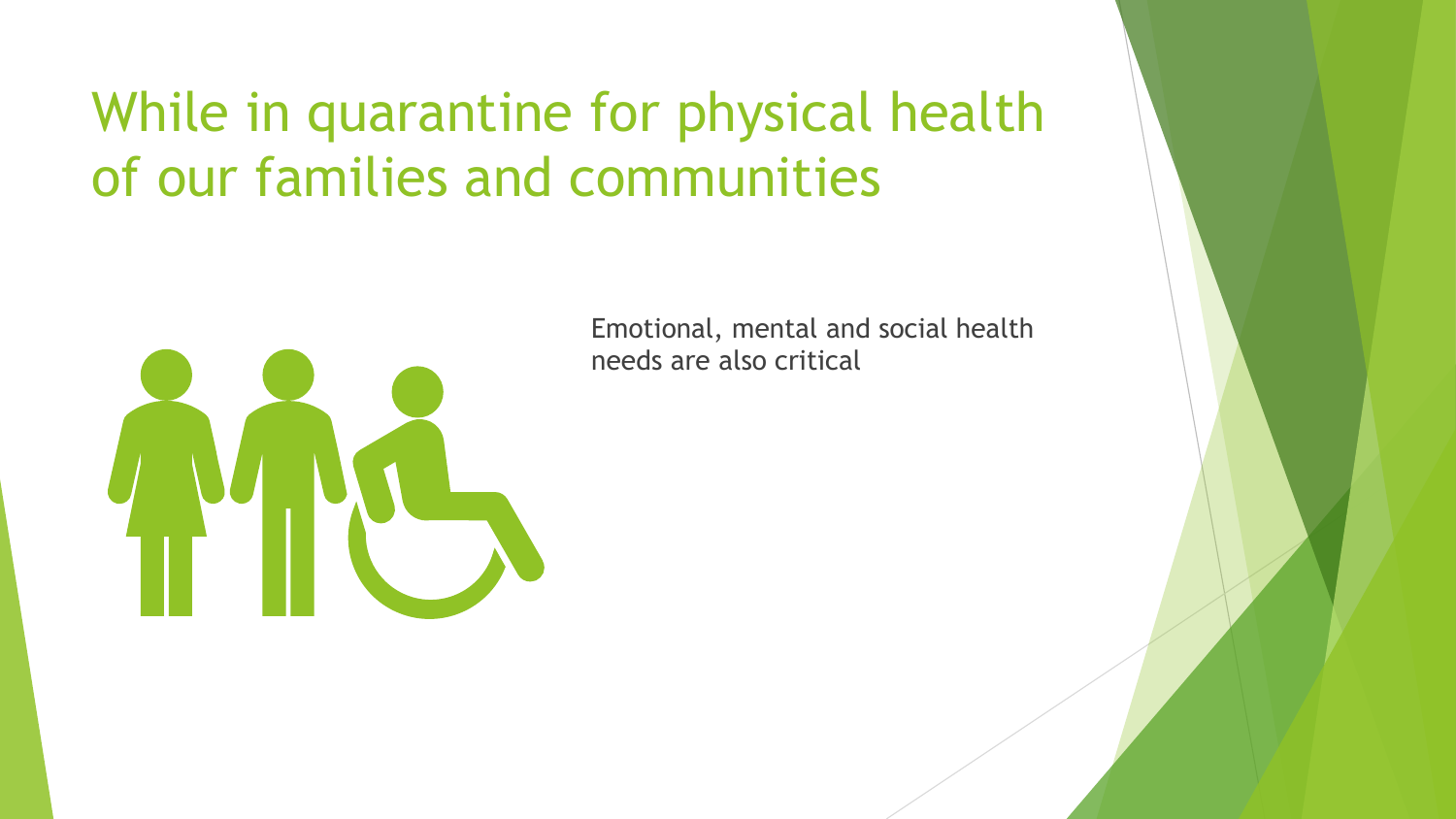### How to take care of emotional, mental and social wellness

### Number one

*Create structures in this time of chaos*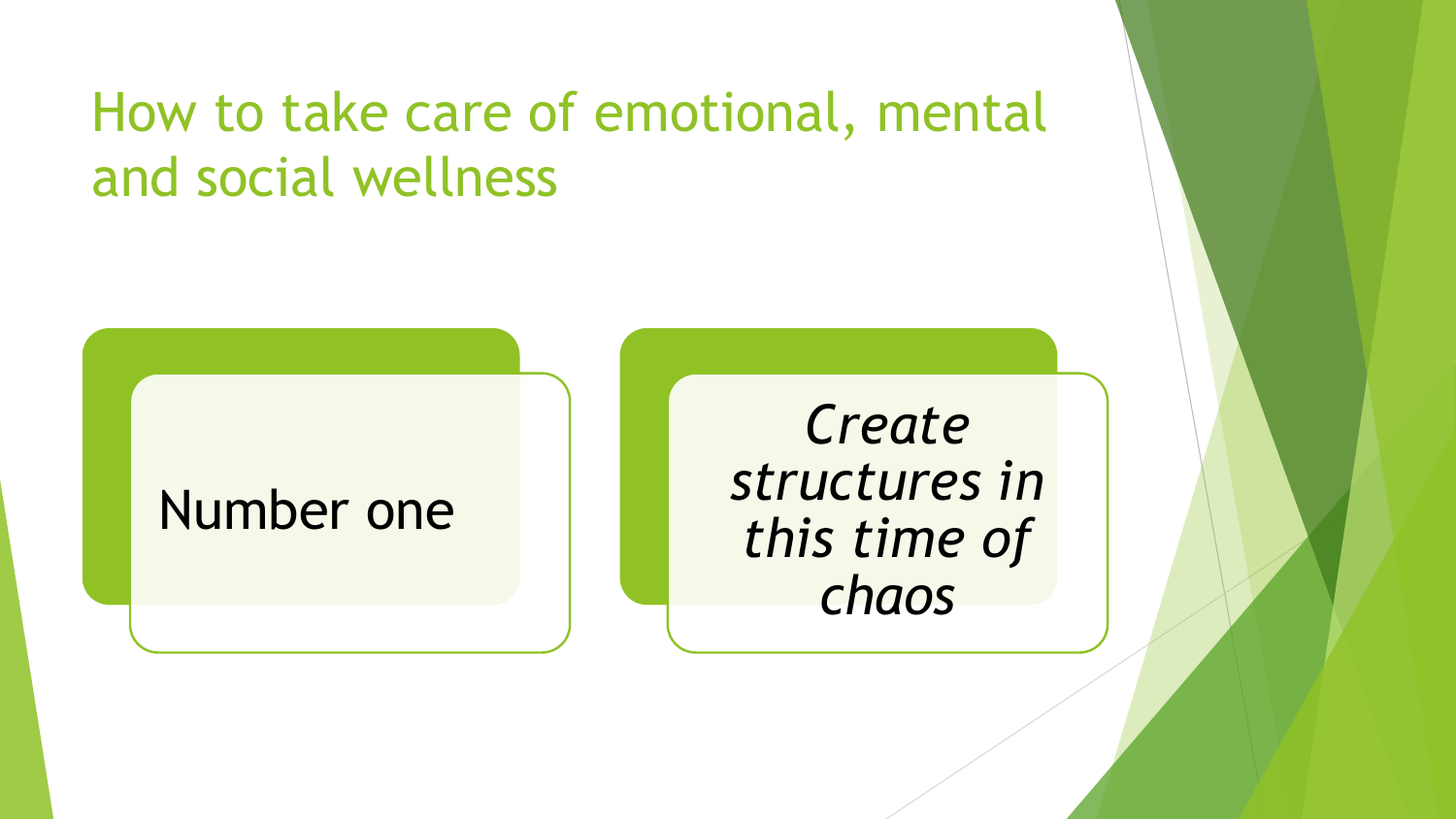### *Create structures*



Source: Open source wellness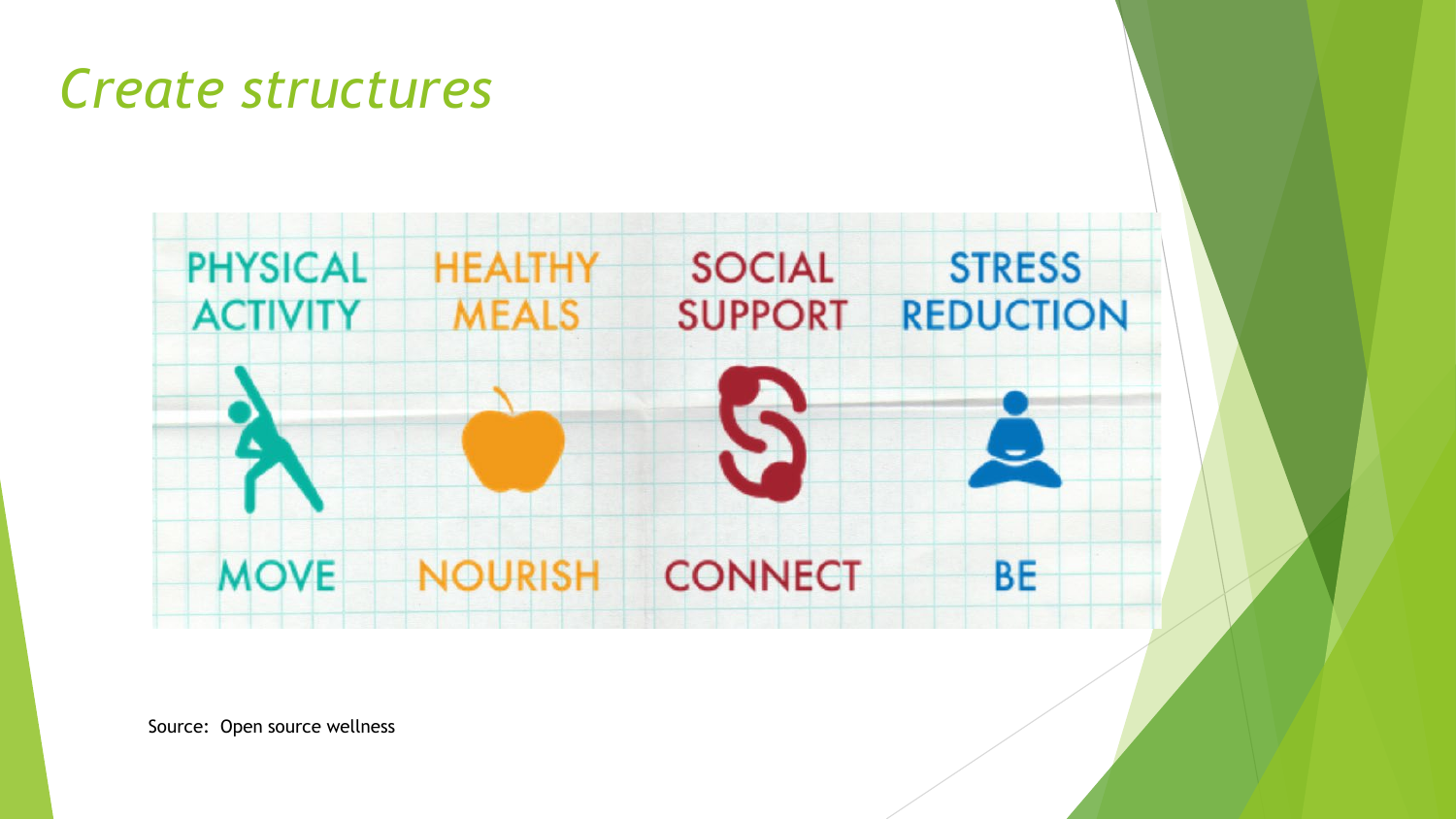

- Stimuli *activate* us into anxious or *dampen* us into depressive state. Bodily sensations can be leading indicators of stress, anxiety, fear and depression.
- ▶ We act with greatest clarity when in *resilient zone*. Body can also alert us to states of joy, calm and clarity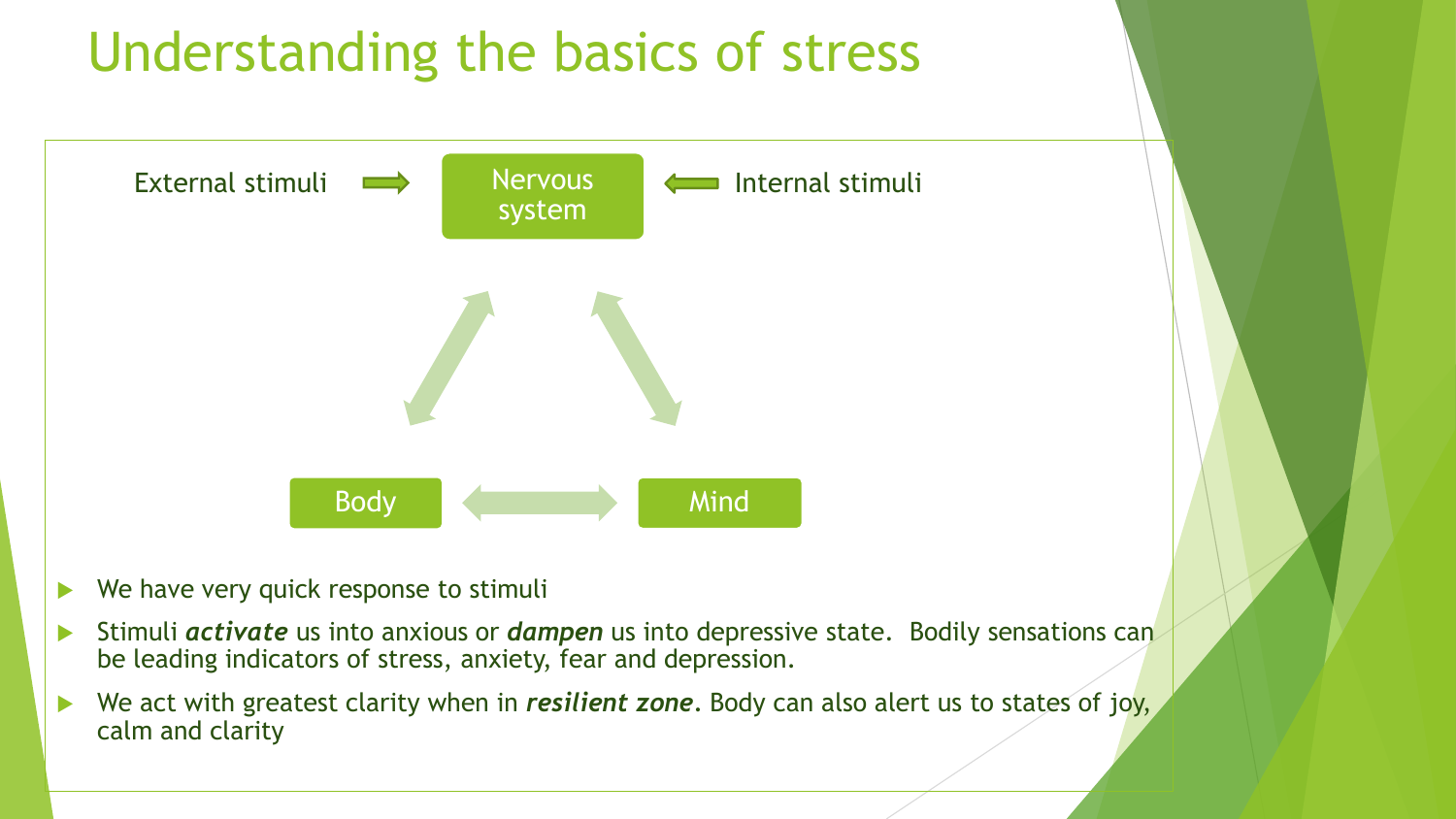#### Understanding the basics of stress

*Ideally* we operate in<br>"resilient zone"

- In "resilient zone" we feel clarity and calm despite what happéns in the external world
- ▶ We are capable of making decisions in a rational way and not get thrown off balance

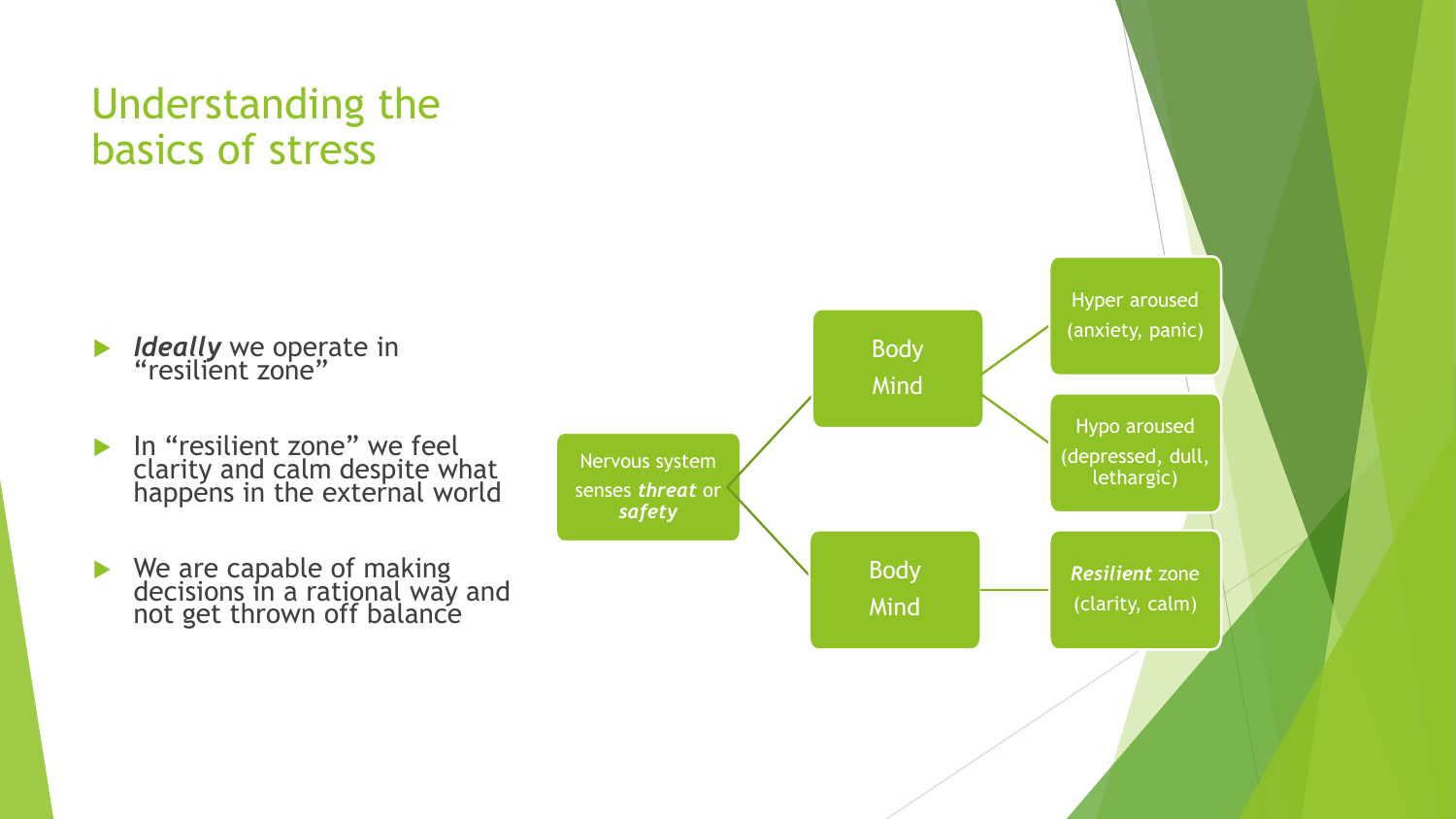### Understanding the basics of stress



- In a healthy person, body naturally cycles back and forth between SNS and PNS activation in the day
- $\triangleright$  The problem comes when body is dysregulated because one system is activated for too long or intensely
- **EXT** "Fight or flight" is evolutionarily adaptive when a tiger is about to attack, but debilitating when remains activated for extended period due to work, relationship or financial stress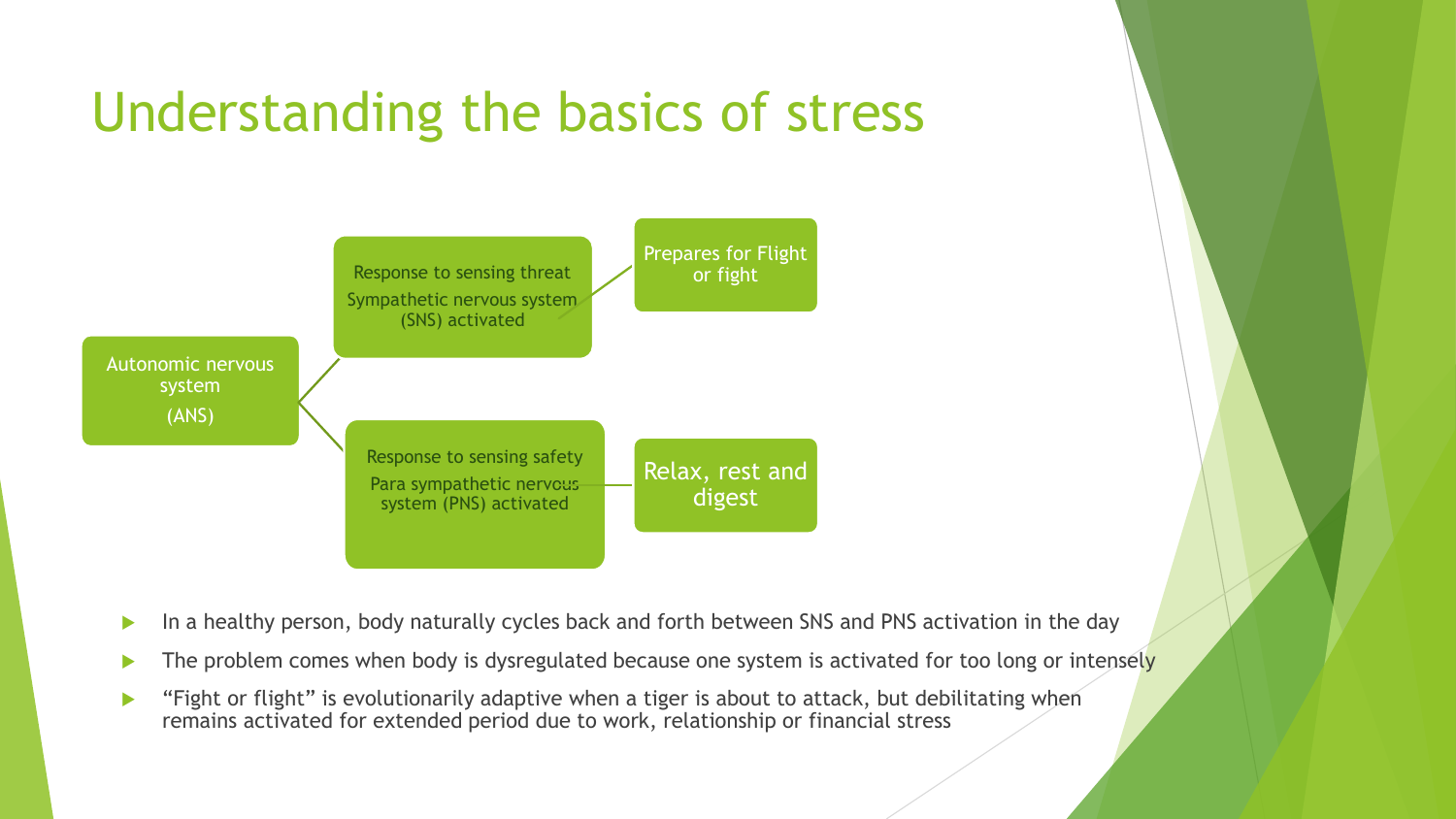### Understanding the basics of stress



 Our body does not seem to distinguish between physical threat and psychological or social threats

 Fear of embarrassment, failure or social rejection perceived as just as threatening as physical danger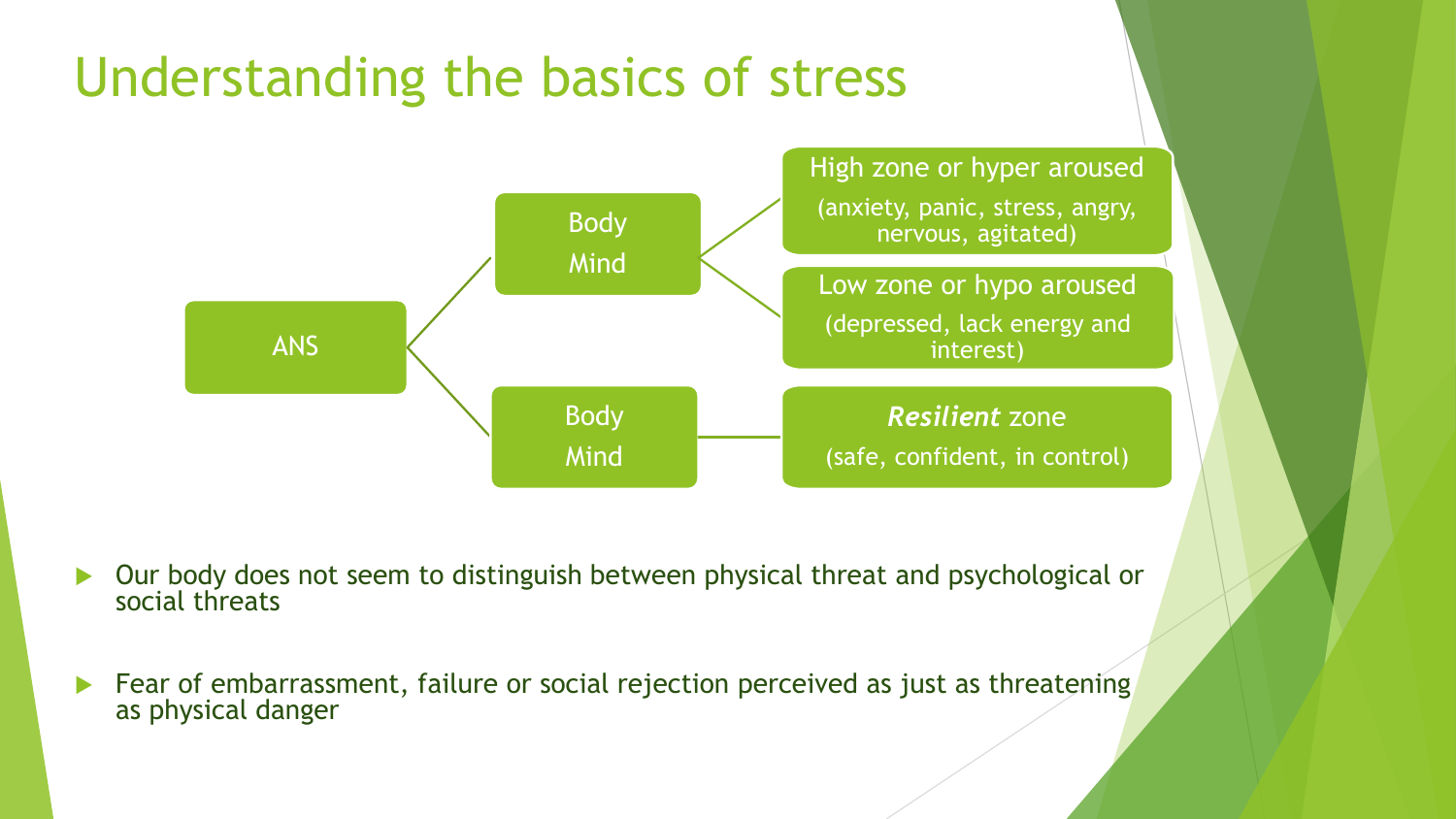### Identifying signs of stress

ANS evolved long before higher regions of brain, such as the cortex, so we are not always aware whether we are exhibiting SNS or PNS activation

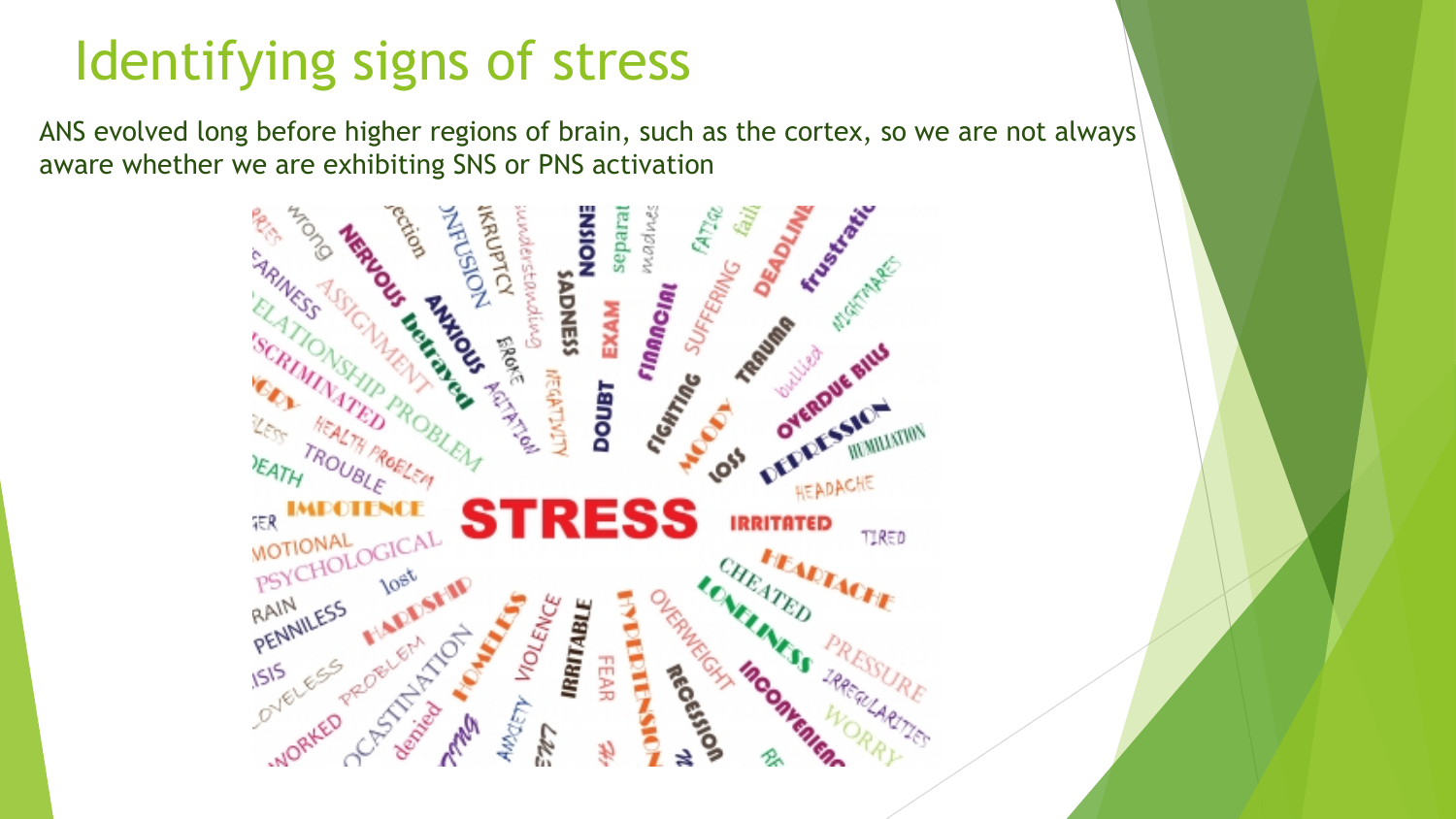### Identifying signs of stress

ANS evolved long before higher regions of brain, such as the cortex, so we are not always aware whether it is exhibiting SNS or PNS activation

**What tells us whether we are in resilient zone or not?**

Body sensations

Examining sensations taking place in our body provides good clues.

*"the body speaks the language of sensations"*

**Thoughts** 

Behavior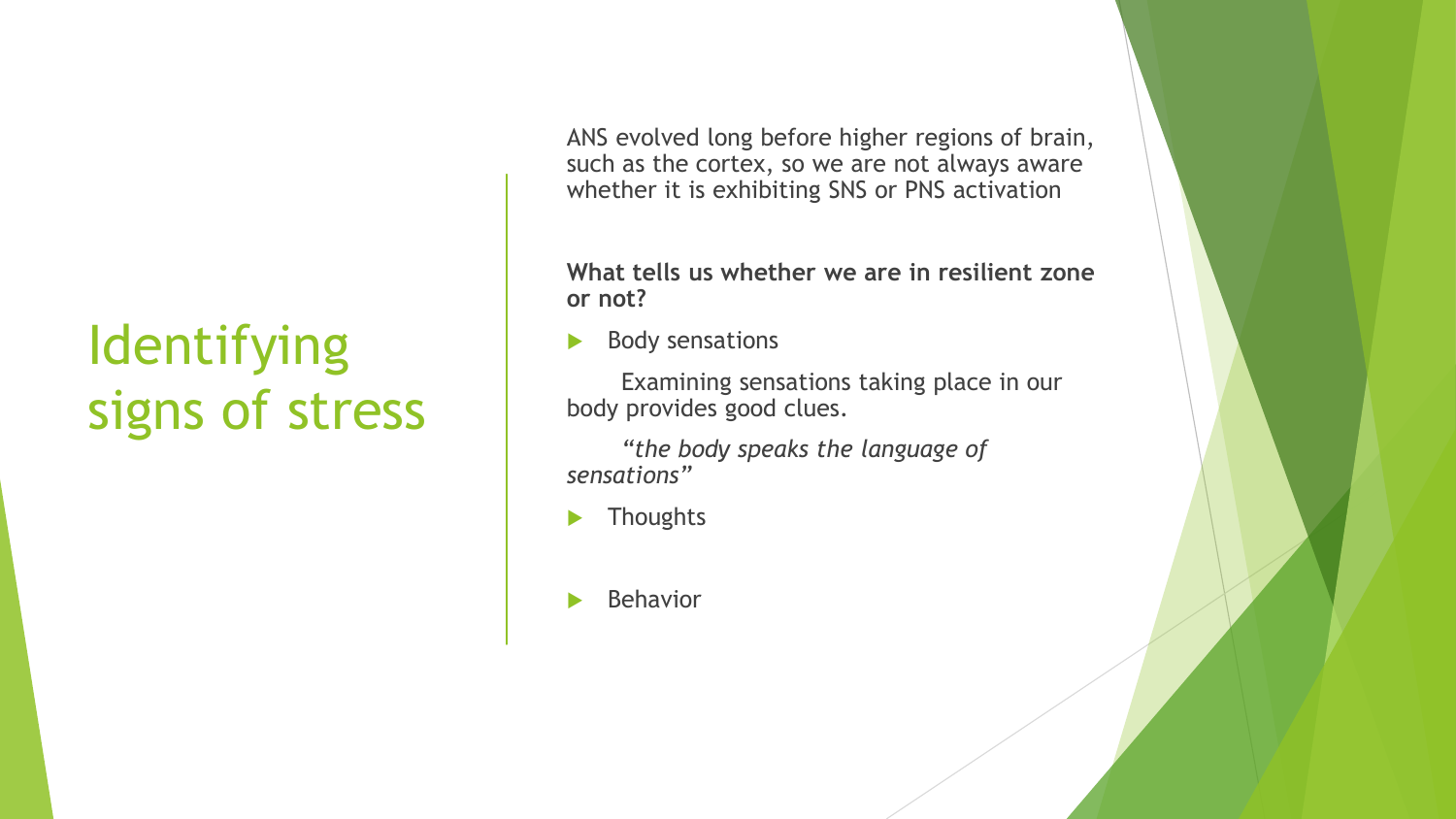**Identifying** signs of stress in the body *Tracking*

*Tracking* is the practice of noticing *physical sensations* occurring within the body in the present moment

- Recognize if pleasant, unpleasant or neutral.
- If sensation is pleasant or neutral, simply notice the sensation and remain with it for a few moments. This helps our body recognize well-being
- $\blacktriangleright$  If sensation is unpleasant, we can redirect our attention, finding a place in the body that is pleasant, neutral or somewhere that is less unpleasant than original sensation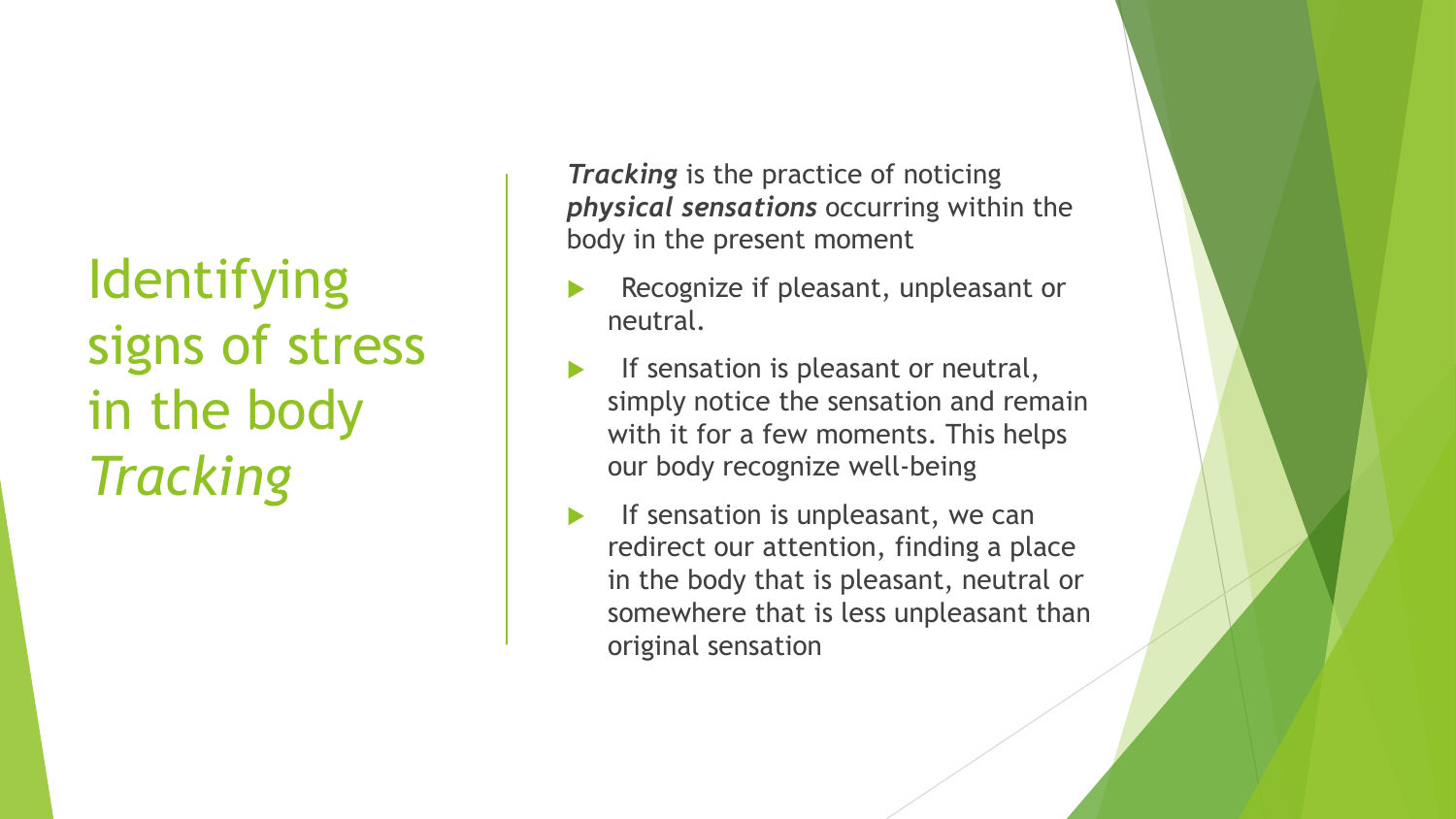#### Identifying signs of stress in the mind *Awareness of thoughts and feelings*



CULTIVATE PRACTICE OF NOTICING *THOUGHTS AND FEELINGS* IN THE PRESENT MOMENT





WHAT AM I THINKING? HOW DO I FEEL RIGHT NOW?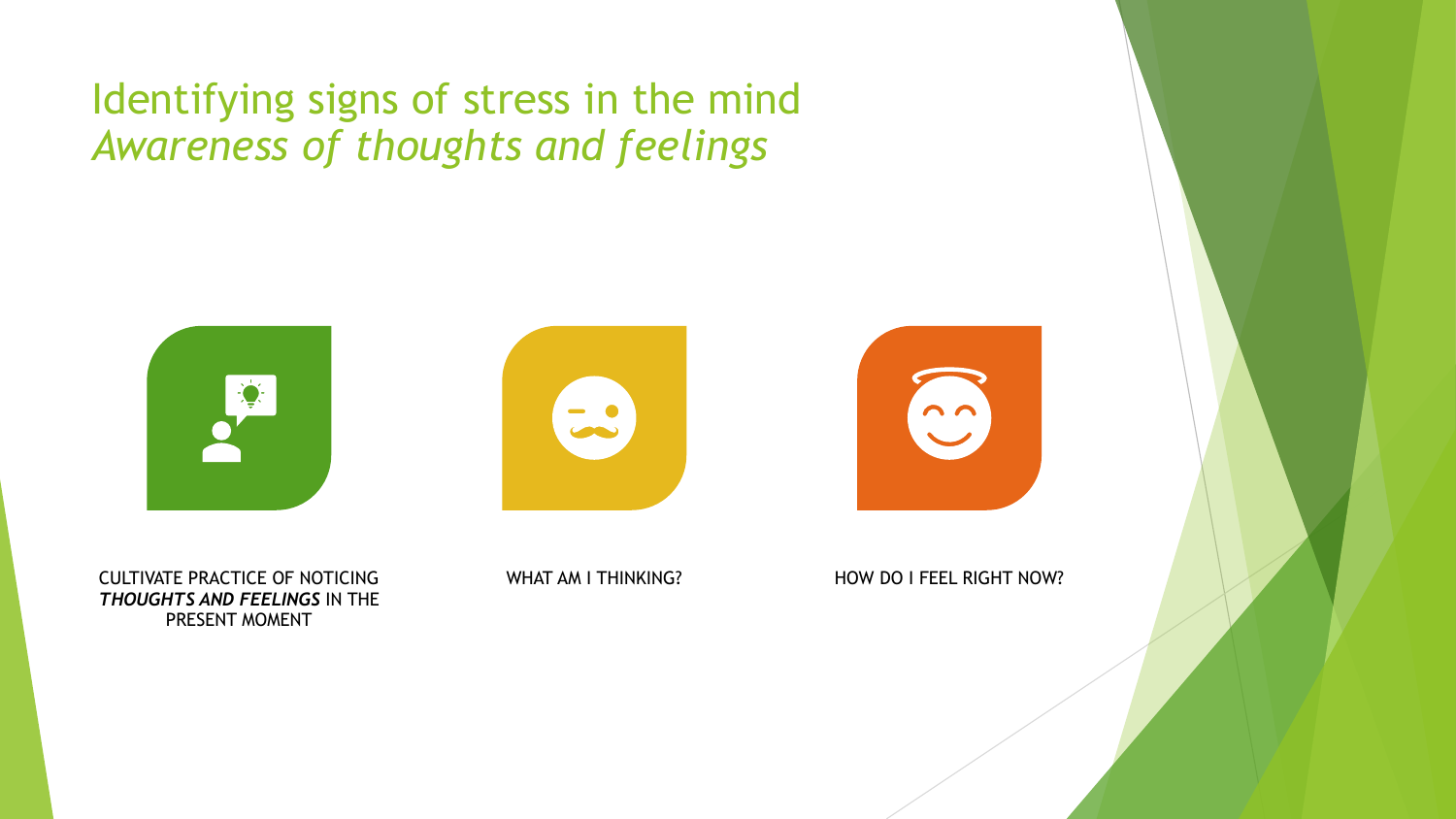What can we do to manage stress *A few evidence based tools*

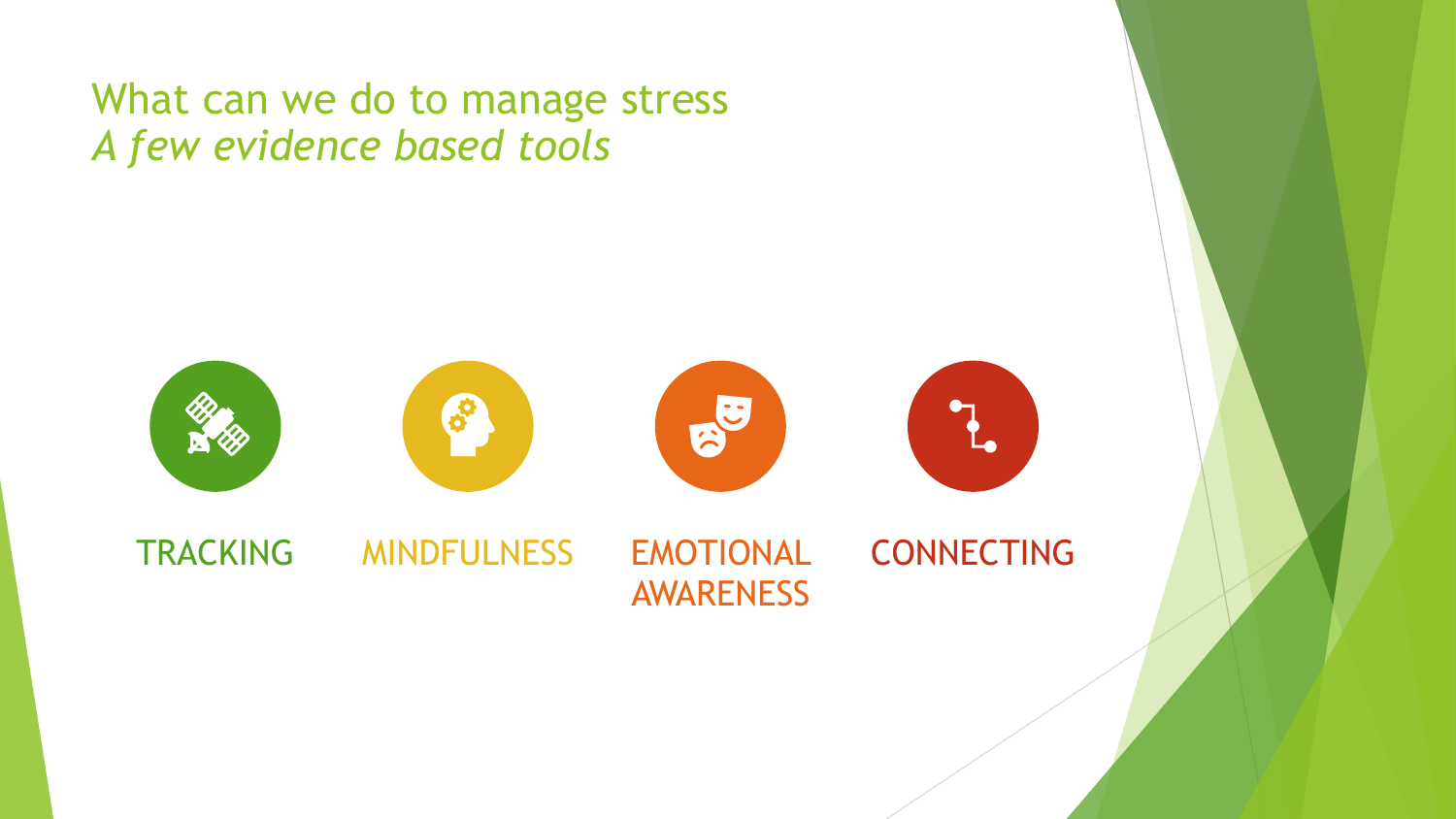What can we do to manage stress *A few evidence based tools*

**Mindfulness** 

5-minute mindful breathing audio

[http://mindfulnessforteens.com/g](http://mindfulnessforteens.com/guided-meditations/) uided-meditations/

(click on number 2 when site opens)

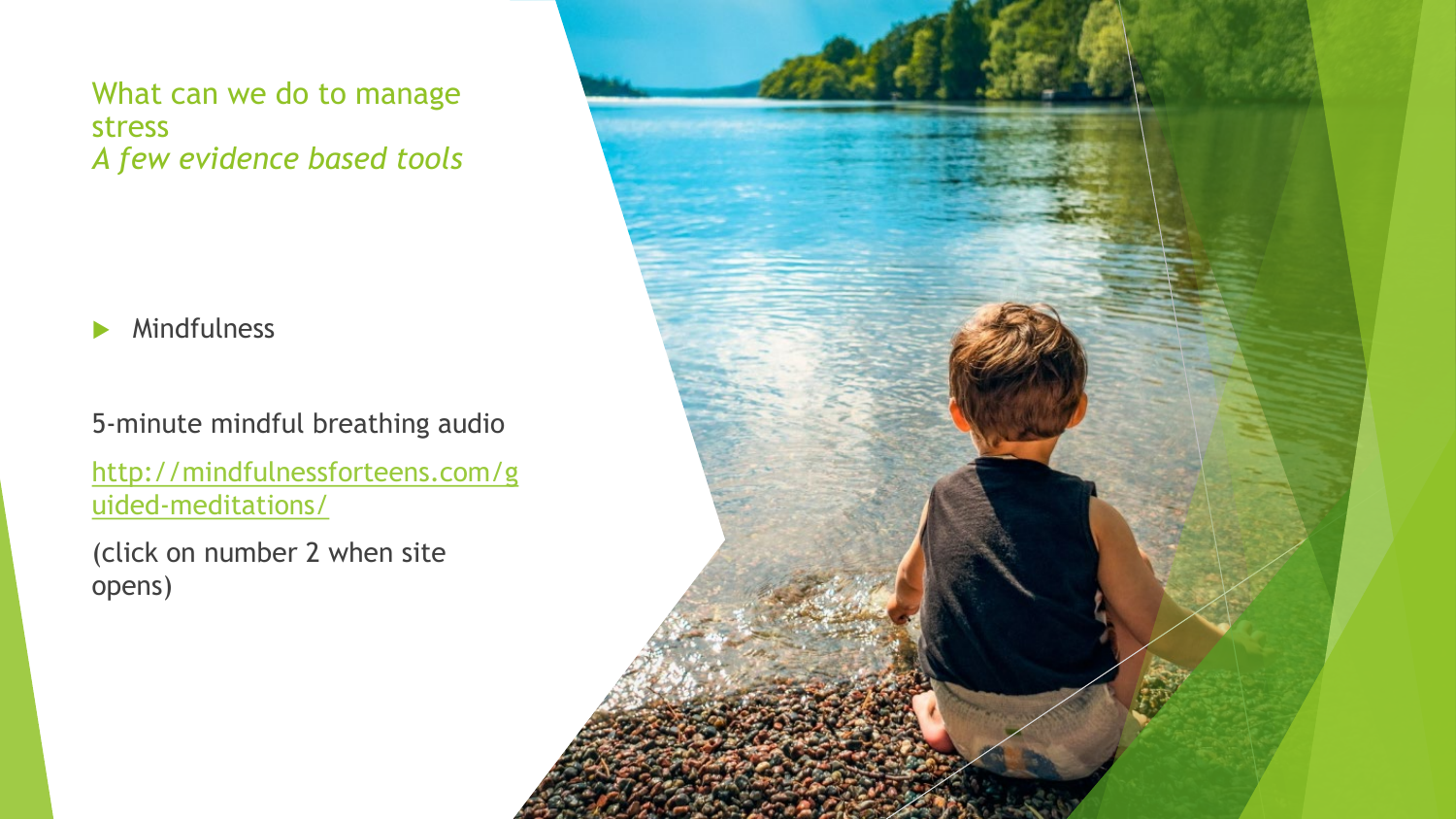#### What can we do to manage stress *A few evidence based tools*

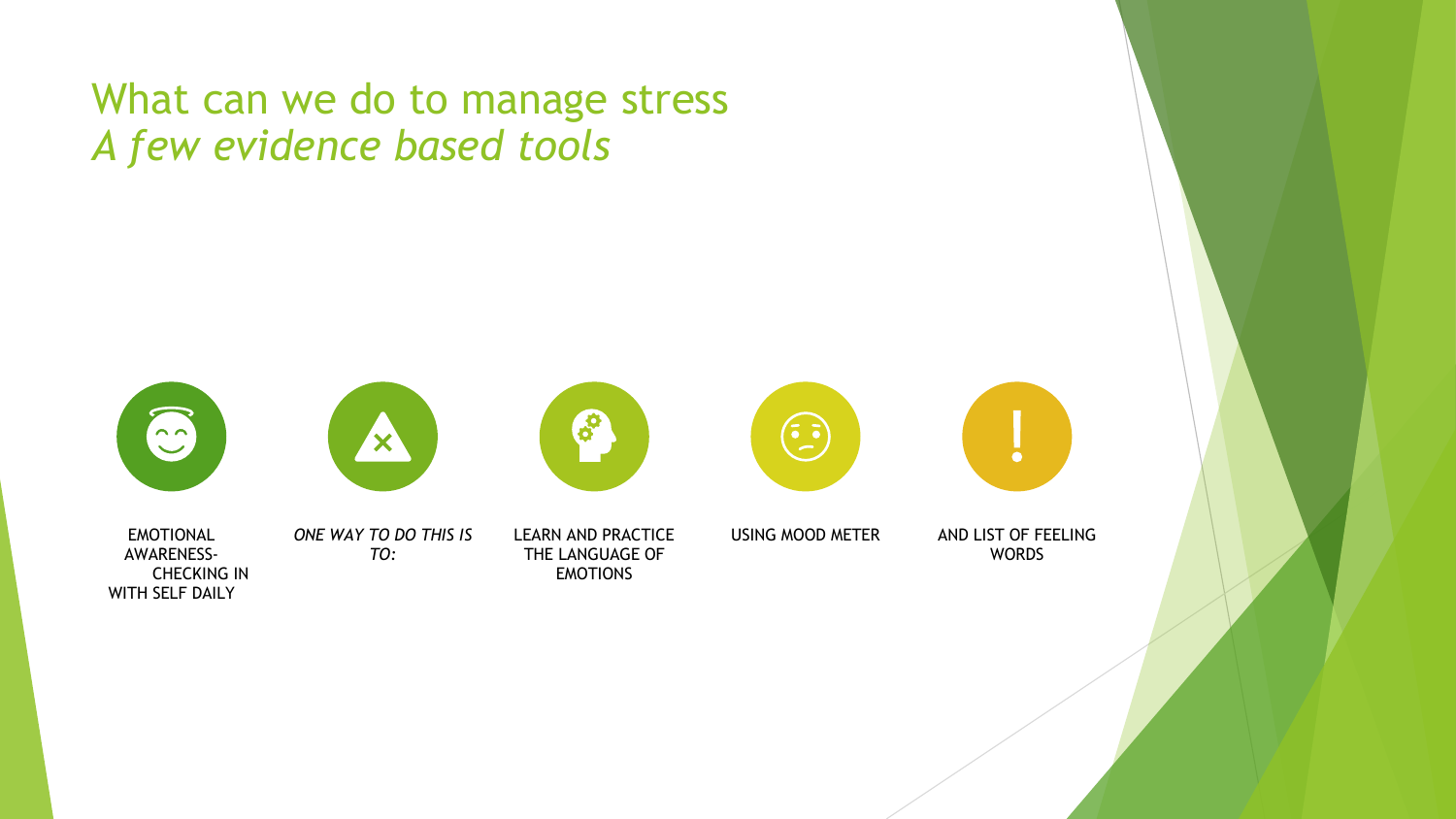### Emotional awareness *Mood meter*



Source Yale University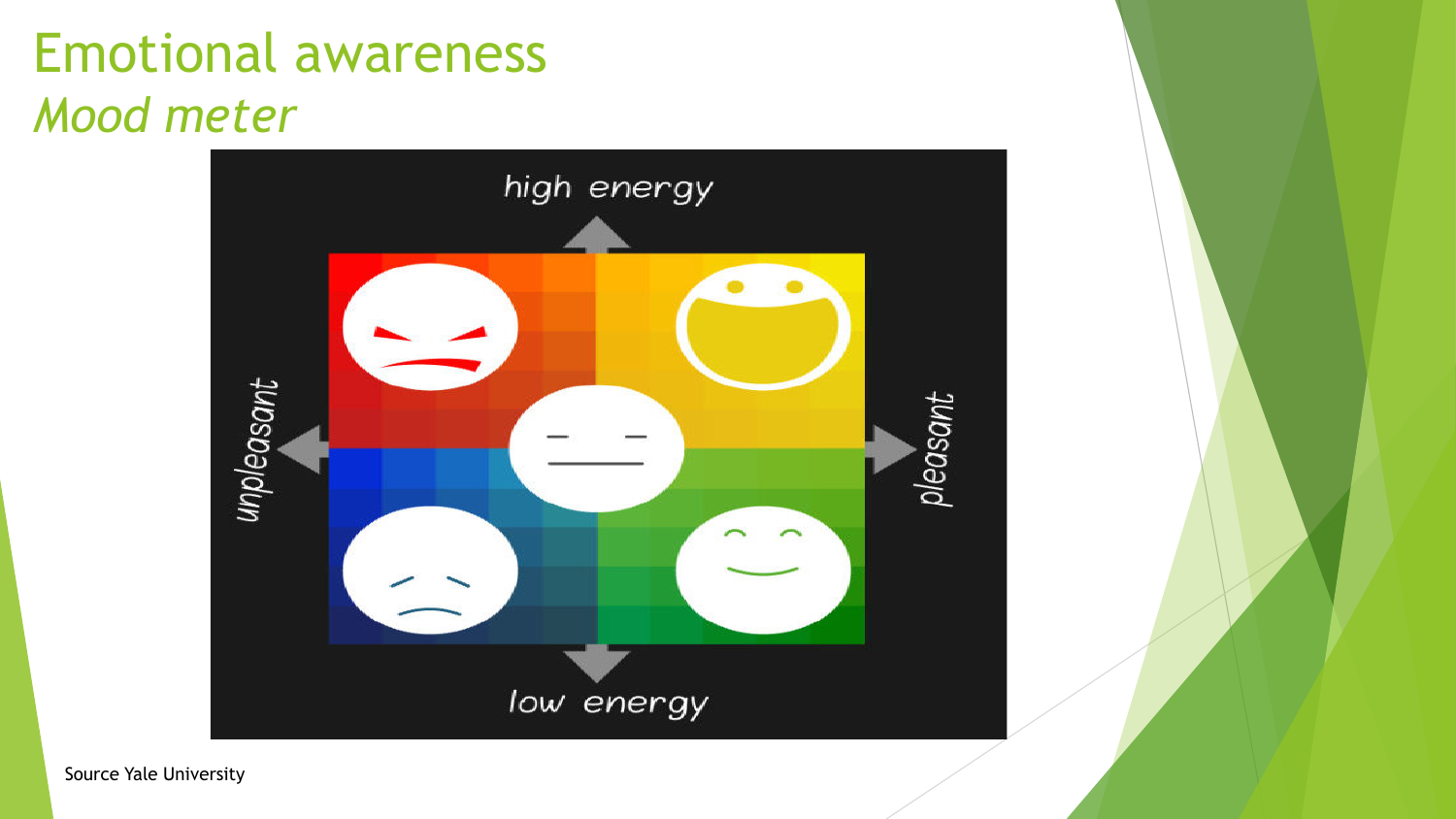### Emotional awareness *Feeling words*





Yellow Zone (high energy, high pleasantness): pleasant, happy, joyful, hopeful, focused, optimistic, proud, cheerful, lively, playful, excited, thrilled, inspired

Green Zone (low energy, high pleasantness): at ease, calm, easygoing, secure, grateful, blessed, satisfied, restful, loving, balanced, comfy, cozy, carefree, mellow, thoughtful, serene

Red Zone (high energy, low pleasantness): peeved, annoyed, irritated, worried, frightened, jittery, tense, troubled, angry, furious, panicked, stressed, anxious

Blue Zone (low energy, low pleasantness): apathetic, bored, sad, down, uneasy, miserable, depressed, disheartened, exhausted, hopeless, alienated, despondent, despair

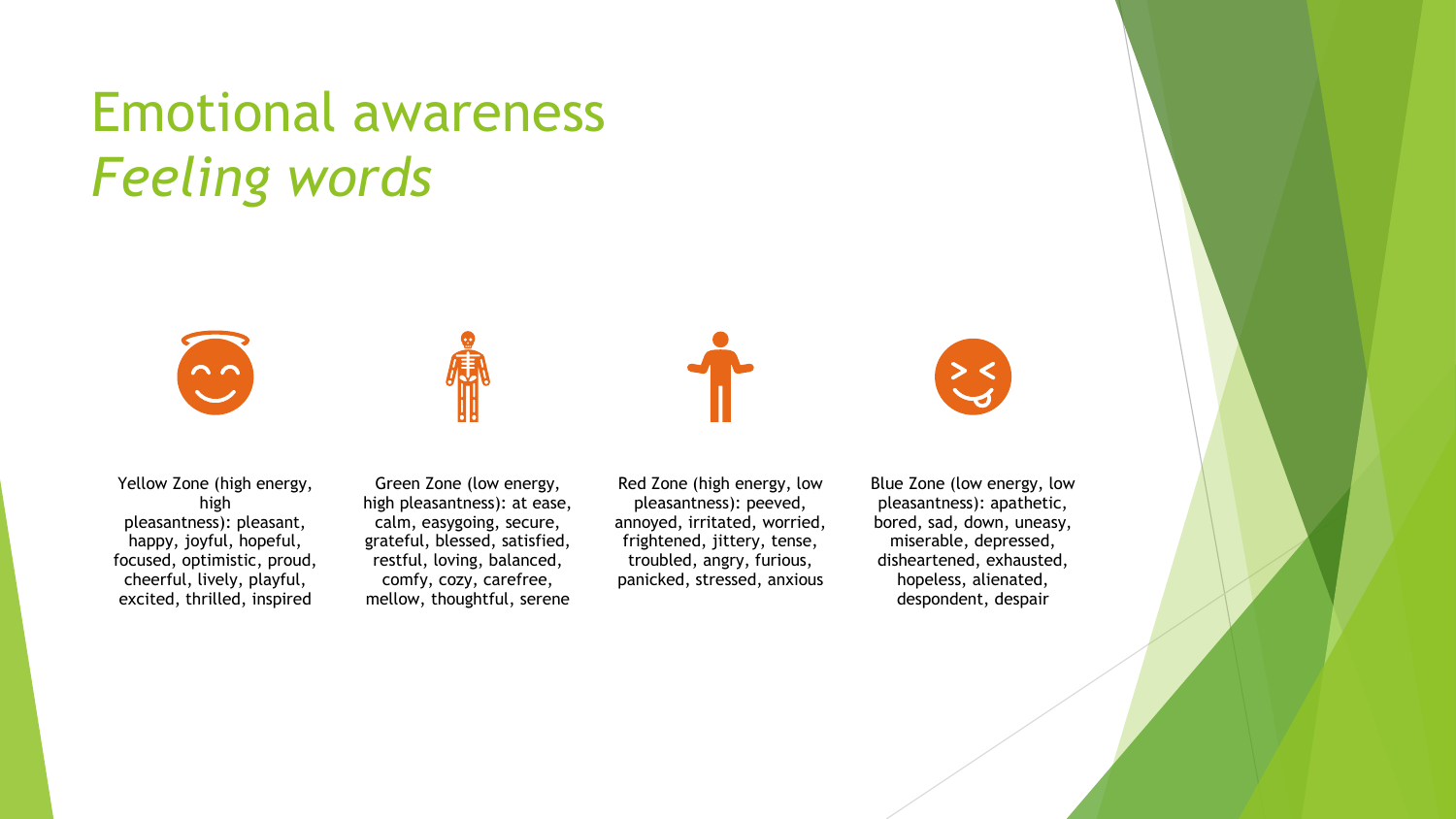### Emotional awareness *Use Mood meter and list of feeling words to locate*

Step 1 Where you are



AA

Step 2 Where you want to go

## Step 3 How to get there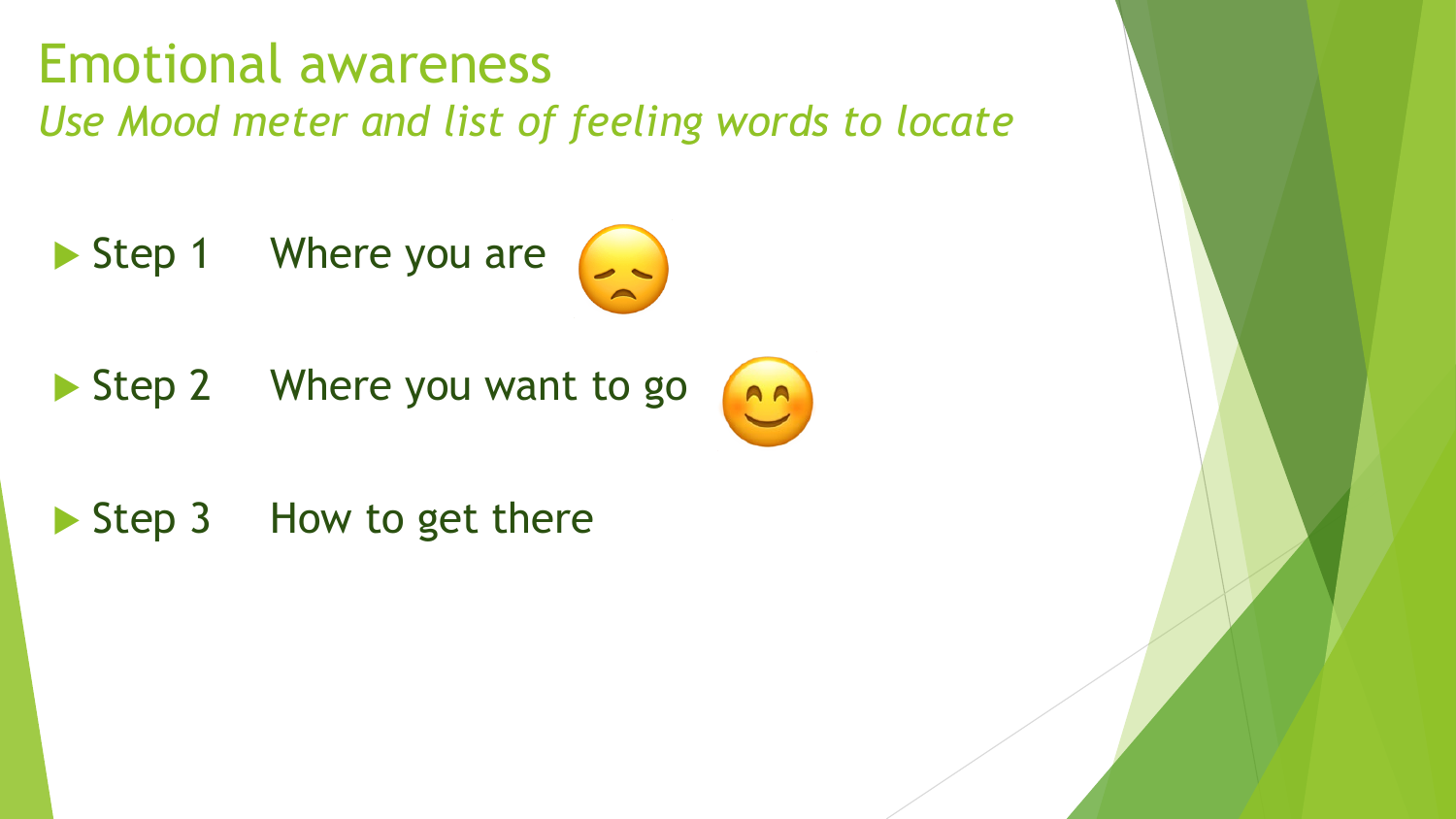#### What else can we do to manage stress *A few other evidence based tools that are preventive*





### Gratitude practice Sleep